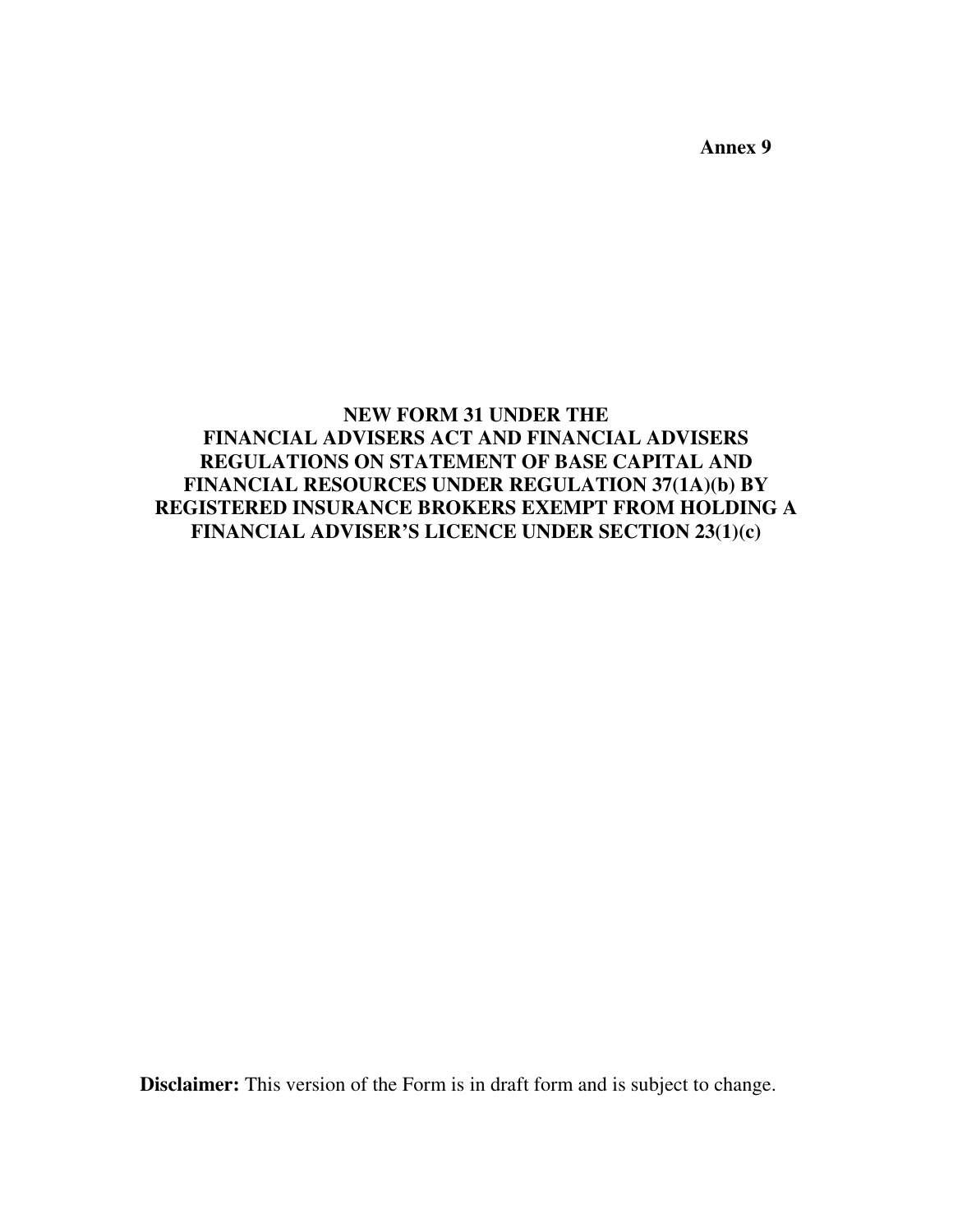

Name of registered insurance broker:

Statement as at:

 $\overline{a}$ 

(dd/mm/yy)

| RELEVANT ANNUAL EXPENDITURE<br>$\mathbf{I}$                                                                                                                   | S\$ |
|---------------------------------------------------------------------------------------------------------------------------------------------------------------|-----|
| <b>Total Annual Expenditure</b>                                                                                                                               |     |
| Less: Deductions from Total Annual Expenditure                                                                                                                |     |
| (a) Staff bonuses (except to the extent that they<br>are guaranteed)                                                                                          |     |
| (b) Employees' and directors' shares in profits<br>(except to the extent that they are guaranteed)                                                            |     |
| (c) Any commission or fee paid to its<br>representatives which is directly related to the<br>commission or fee received by the registered<br>insurance broker |     |
| <b>Relevant Annual Expenditure</b>                                                                                                                            |     |

| <b>BASE CAPITAL</b><br>(II)                              | S\$ |
|----------------------------------------------------------|-----|
| Add:                                                     |     |
| Paid-up capital                                          |     |
| (a) Ordinary shares                                      |     |
| (b) Irredeemable and non-cumulative preference<br>shares |     |
| Unappropriated profit or loss in accounts                |     |
|                                                          |     |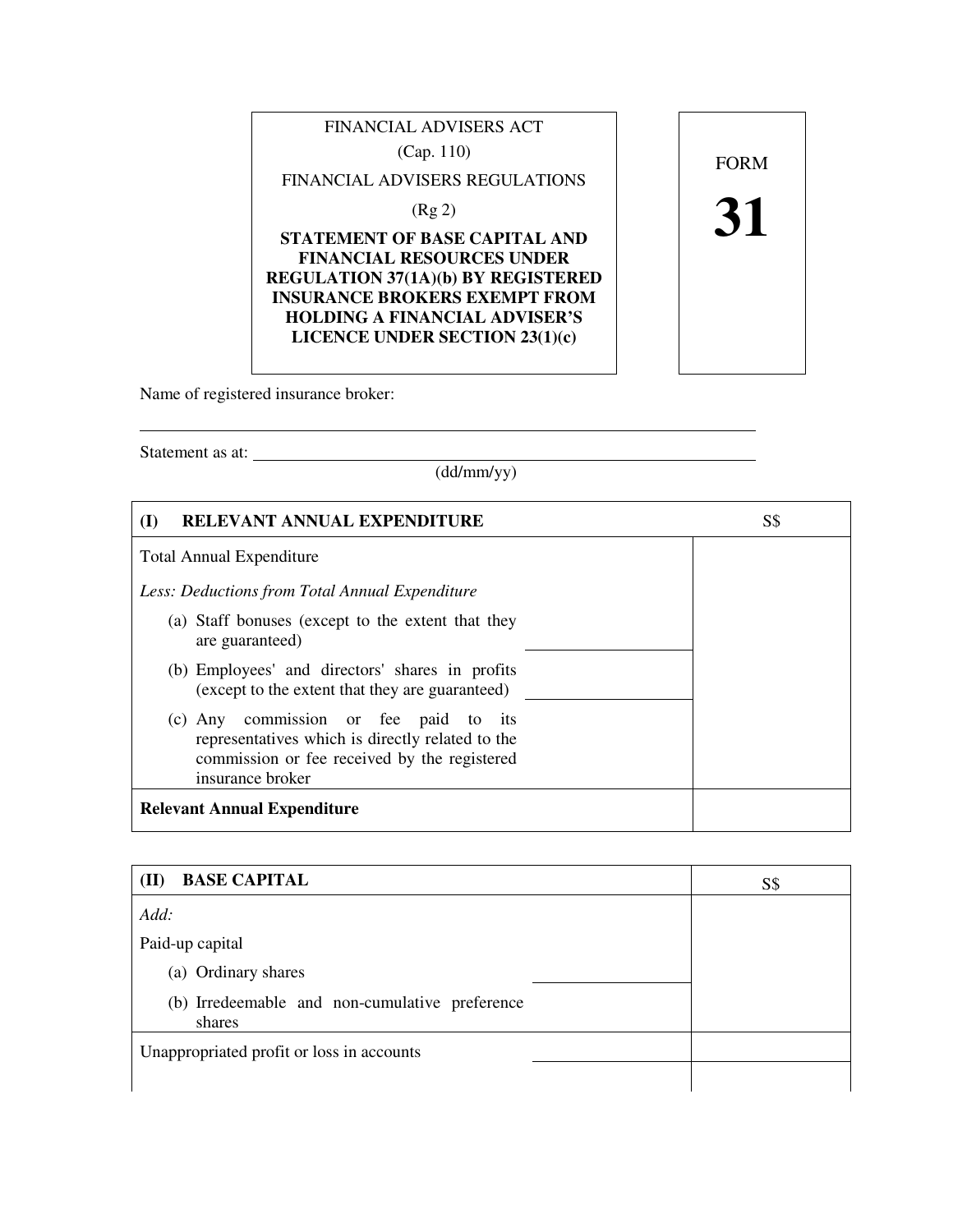| Less:                                               |                                |    |
|-----------------------------------------------------|--------------------------------|----|
| (a) Dividend declared                               |                                |    |
| (b) Interim loss                                    |                                |    |
| <b>Base Capital</b>                                 |                                |    |
|                                                     |                                |    |
| Period of Professional Indemnity Insurance in force | <b>DDMMYY</b><br><b>DDMMYY</b> | to |
| Amount of indemnity in force                        |                                |    |
| Amount of deductible                                |                                |    |
|                                                     |                                |    |

| (III) | <b>FINANCIAL RESOURCES</b>                                                                                                                                                                                                                                     | S\$                       |
|-------|----------------------------------------------------------------------------------------------------------------------------------------------------------------------------------------------------------------------------------------------------------------|---------------------------|
|       |                                                                                                                                                                                                                                                                |                           |
| Add:  |                                                                                                                                                                                                                                                                |                           |
|       | (a) Base Capital                                                                                                                                                                                                                                               |                           |
|       | $(b)$ Paid-up<br>irredeemable<br>cumulative<br>and<br>preference share capital                                                                                                                                                                                 |                           |
|       | (c) Paid-up redeemable preference share capital                                                                                                                                                                                                                |                           |
|       | (d) Qualifying subordinated loans used on a<br>temporary basis                                                                                                                                                                                                 |                           |
|       | (e) Revaluation reserves                                                                                                                                                                                                                                       |                           |
|       | (f) Other reserves                                                                                                                                                                                                                                             |                           |
|       | (g) Interim unappropriated profit                                                                                                                                                                                                                              |                           |
|       | (h) Collective impairment allowances                                                                                                                                                                                                                           | $(A)$ [sum of (a) to (h)] |
| Less: |                                                                                                                                                                                                                                                                |                           |
|       | (a) Intangible assets                                                                                                                                                                                                                                          |                           |
|       | (b) Future income tax benefits                                                                                                                                                                                                                                 |                           |
|       | (c) Pre-paid expenses                                                                                                                                                                                                                                          |                           |
|       | (d) Charged assets, except to the extent that the<br>registered insurance broker has not drawn<br>down on the credit facility if the charge is<br>created to secure a credit facility, as permitted<br>by the Monetary Authority of Singapore<br>("Authority") |                           |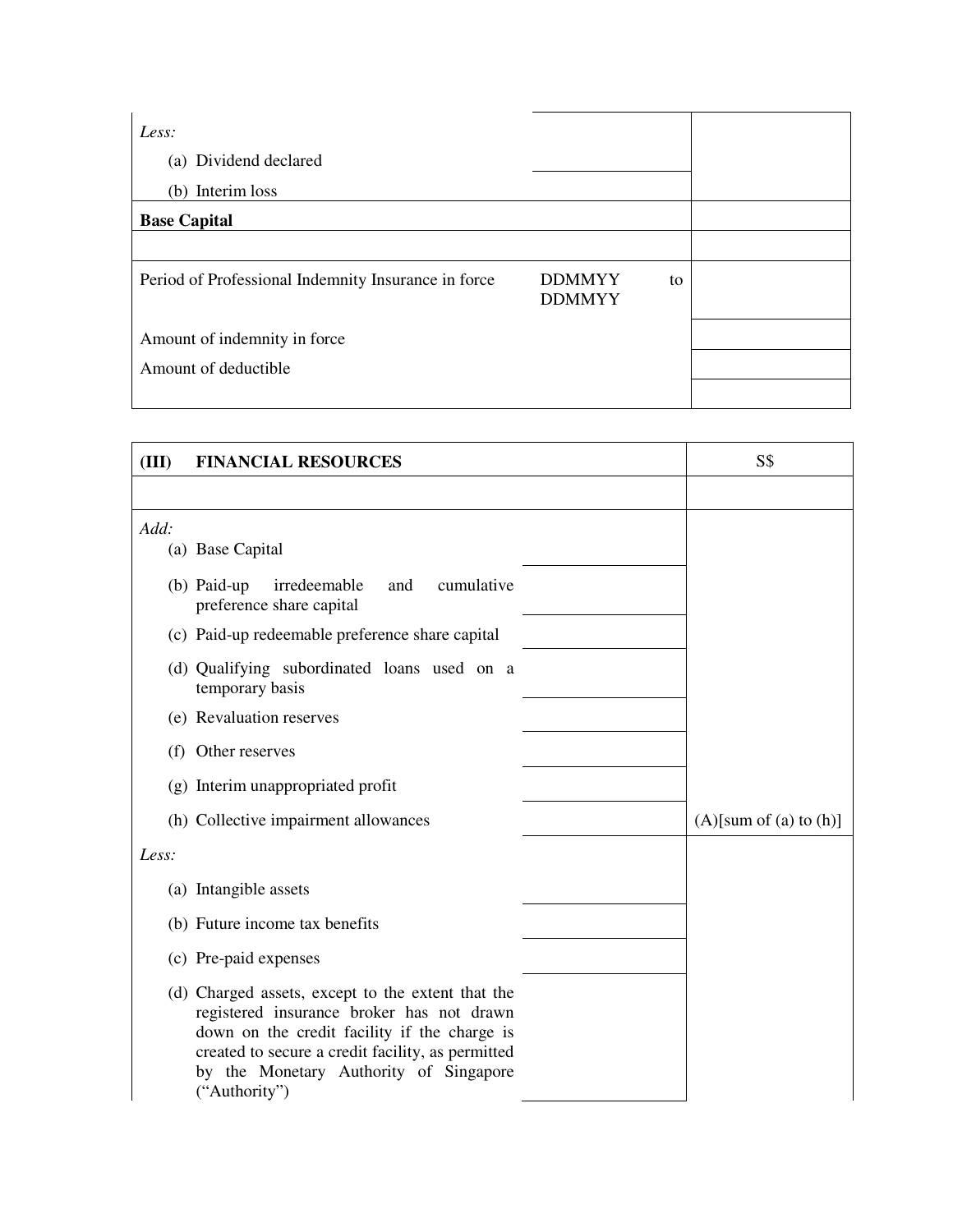| (e) Unsecured amounts due from every director,<br>employee,<br>broking<br>officer,<br>staff,<br>$\alpha$<br>representative, or any combination of the<br>foregoing, of the registered insurance broker |                                |
|--------------------------------------------------------------------------------------------------------------------------------------------------------------------------------------------------------|--------------------------------|
| Unsecured amounts owed by every related<br>(f)<br>corporation of the registered insurance broker                                                                                                       |                                |
| (g) Unsecured loans and advances made by the<br>registered insurance broker,<br>unless<br>a<br>deduction has already been made pursuant to<br>paragraphs (e) or (f) above                              |                                |
| (h) Capital investments in every subsidiary or<br>associate of the registered insurance broker                                                                                                         |                                |
| If applicable, any additional items specified<br>(i)<br>by notice in writing under regulation $16A(a)$<br>read with regulation 17D of the Financial<br><b>Advisers Regulations</b>                     | $(B)$ [sum of $(a)$ to $(i)$ ] |
| <b>Financial Resources</b>                                                                                                                                                                             |                                |
| <b>Financial Resources</b>                                                                                                                                                                             |                                |
| The higher of:                                                                                                                                                                                         |                                |
| $(a)$ <sup>1/4</sup> of relevant annual expenditure (of the<br>[FI to input]<br>immediately preceding financial year); or<br>computation for $(a)$ ]                                                   |                                |
| $(b)$ S\$150,000                                                                                                                                                                                       |                                |